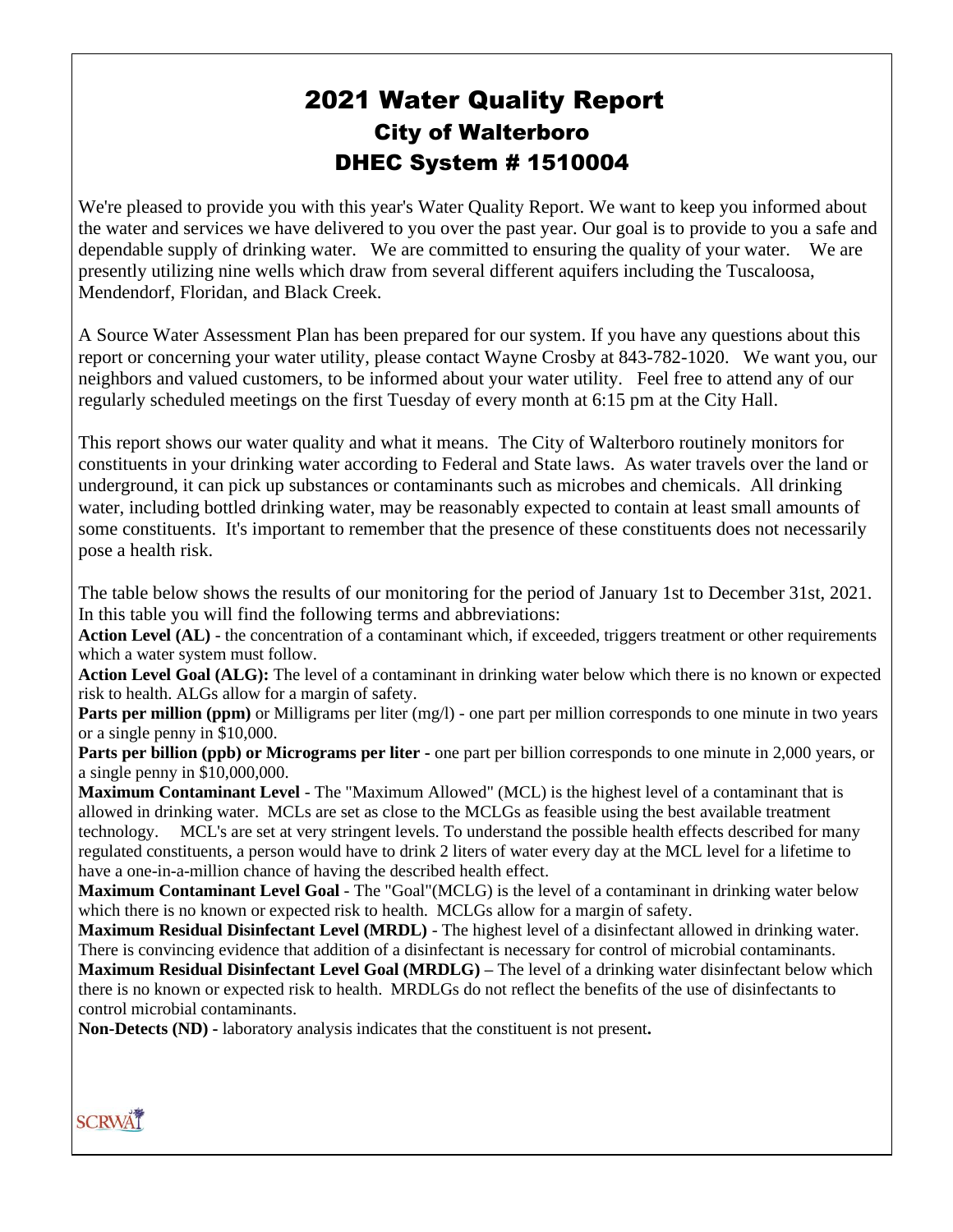### **City of Walterboro DHEC system #1510004**

| <b>COLIFORM BACTERIA</b> |                                                    |                |                |                  |           |                      |  |  |  |
|--------------------------|----------------------------------------------------|----------------|----------------|------------------|-----------|----------------------|--|--|--|
| Maximum                  | <b>Total Coliform</b>                              | Highest No. of | Fecal Coliform | Total No. of     | Violation | <b>Likely Source</b> |  |  |  |
| Contaminant              | Maximum                                            | Positive       | or E. coli     | Positive E. coli |           | of                   |  |  |  |
| Level Goal               | Contaminant                                        |                | Maximum        | or Fecal         |           | Contamination        |  |  |  |
|                          | Level                                              |                | Contaminant    | Coliform         |           |                      |  |  |  |
|                          |                                                    |                | Level          | Samples          |           |                      |  |  |  |
|                          | 1 positive                                         | 1.000          |                | 0                | N         | Naturally            |  |  |  |
|                          | monthly                                            |                |                |                  |           | present in the       |  |  |  |
|                          | sample                                             |                |                |                  |           | environment          |  |  |  |
|                          |                                                    |                |                |                  |           |                      |  |  |  |
|                          | <b>Disinfectants &amp; Disinfection Byproducts</b> |                |                |                  |           |                      |  |  |  |

#### Disinfectants and disinfection by-products Violation Y/N Level Detected Unit **Measurement** MRDL MRDLG Likely Source of Contamination Chlorine 2021 N RAA 0 Range  $0.08 - 1.10$ ppm 4 4 4 Water additive used to control microbes

| Disinfectants<br>and<br>Disinfection By- | Violation<br>Y/N | Highest<br>Level<br>Detected | Range of<br>Levels<br>Detected | <b>MCLG</b> | MCL | Units | Likely source of contamination            |
|------------------------------------------|------------------|------------------------------|--------------------------------|-------------|-----|-------|-------------------------------------------|
| Products                                 |                  |                              |                                |             |     |       |                                           |
| Haloacetic Acids                         |                  |                              |                                | No goal     |     |       |                                           |
| (HAA5)                                   | N                | 9.0                          | $0.0 - 17.41$                  | for the     | 60  | ppb   |                                           |
| 2021                                     |                  |                              |                                | total       |     |       | By-product of drinking water disinfection |

| Total<br>$-1$<br>rihalomethanes | N | 7c<br>v | $.16 - 7.32$ | No goal<br>for the | 80 | ppb |                                           |
|---------------------------------|---|---------|--------------|--------------------|----|-----|-------------------------------------------|
| 2021<br>TTHM                    |   |         |              | total              |    |     | By-product of drinking water disinfection |

#### **LEAD AND COPPER TEST RESULTS**

| Contaminant | Violation | 90 <sup>th</sup> | Unit        | ALG | Action | <b>Sites</b> | Likely Source of Contamination        |
|-------------|-----------|------------------|-------------|-----|--------|--------------|---------------------------------------|
|             | Y/N       | percentile       | Measurement |     | Level  | over         |                                       |
|             |           |                  |             |     |        | action       |                                       |
|             |           |                  |             |     |        | level        |                                       |
| Copper      | N         | 0.052            | ppm         | 1.3 | 1.3    |              | Corrosion of household plumbing       |
| 2020        |           |                  |             |     |        |              | systems; erosion of natural deposits; |
|             |           |                  |             |     |        |              | leaching from wood preservatives.     |
| Lead        | N         | 1.00             | ppb         | 0   | 15     |              | Corrosion of household plumbing       |
| 2020        |           |                  |             |     |        |              | systems; erosion of natural deposits  |

## **REGULATED CONTAMINANTS**

| Inorganic            | Violation | Level        | Unit        | <b>MCLG</b> | MCL | Likely Source of Contamination       |
|----------------------|-----------|--------------|-------------|-------------|-----|--------------------------------------|
| Contaminant          | Y/N       | Detected     | Measurement |             |     |                                      |
| Fluoride             | N         | 1.3          | ppm         |             | 4.0 | Erosion of natural deposits; water   |
| 2018                 |           | Range:       |             |             |     | additive which promotes strong       |
|                      |           | $0.45 - 1.3$ |             |             |     | teeth; discharge from fertilizer and |
|                      |           |              |             |             |     | aluminum factories                   |
| Nitrate (measured as | N         | 0.21         | ppm         | 10          | 10  | Runoff from fertilizer use;          |
| Nitrogen)            |           | Range:       |             |             |     | Leaching from septic tanks,          |
|                      |           | $0.0 - 0.21$ |             |             |     | sewage; Erosion of natural deposits  |